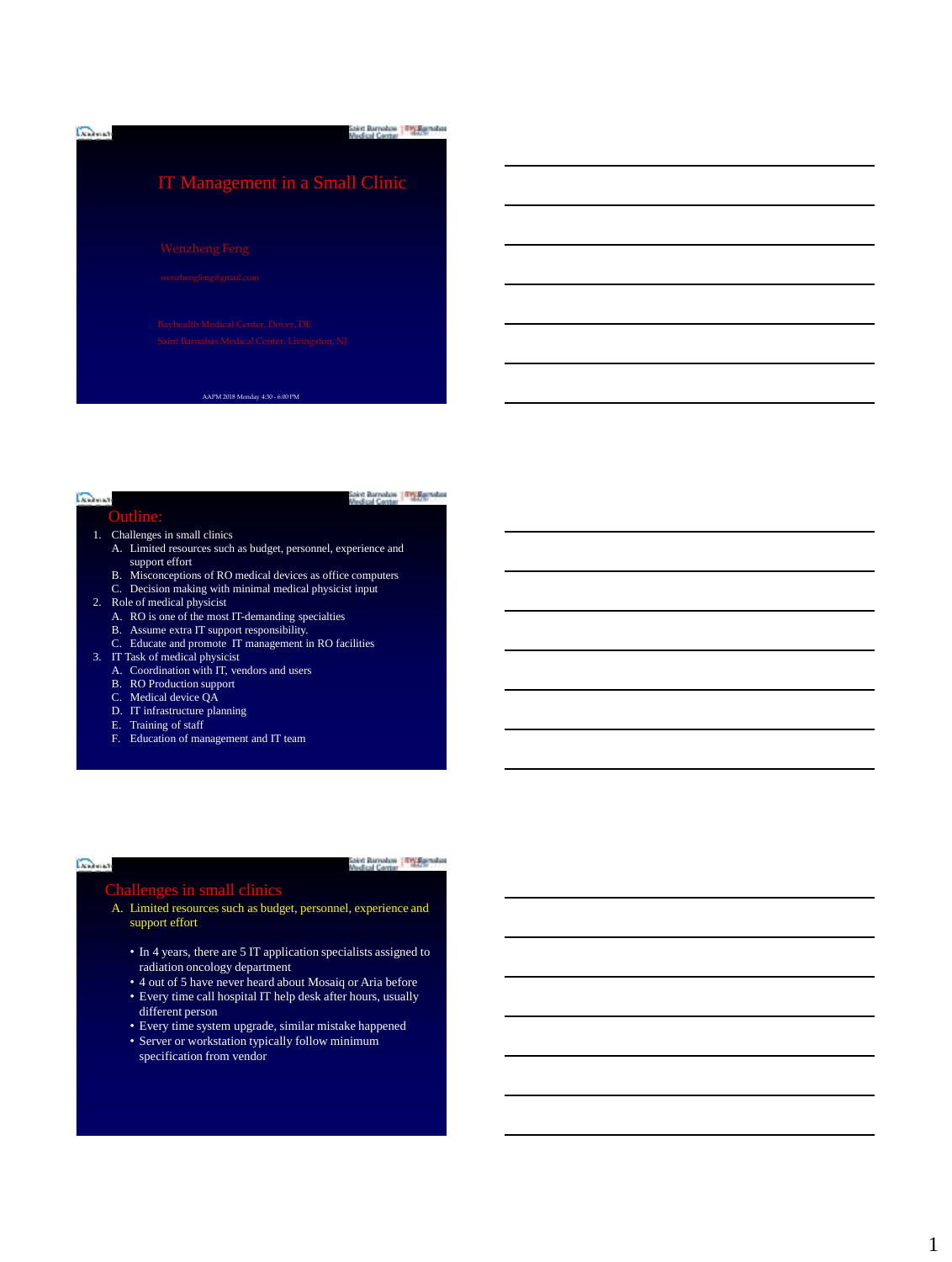### Saky: Barrokow | Wy Romakoz  $\sum_{i=1}^{n}$

Challenges in small clinics<br>A. limited resources such as budget, personnel, experience and support effort

- Symptom: CBCT image review crash frequently
	- All radonc except one do not prescribe CBCT even Truebeam available
	- Primarily because Mosaiq crash frequently during CBCT review process
- ◆ Cause:
	- Office PC with Mosaiq installed use integrated GPU
	- Mosaiq specification "These features (CBCT review) require an add -in video card with 1GB VRAM or higher."
- Solution:

**Continue** 

- Upgrade Mosaiq review workstations to meet spec
- Of course, take a while to get budget for upgrade
- After upgrade, all RadOnc full utilize CBCT capability

|    | Challenges in small clinics                                       |
|----|-------------------------------------------------------------------|
| В. | Misconceptions of RO medical devices as office computers          |
|    | What is medical devices?                                          |
|    | 1. Both hardware and software provided by vendor.                 |
|    | <b>Eclipse Calculation/Non-Calculation Workstations</b>           |
|    | FAS (Framework Agent Server)                                      |
|    | 4DITC/LVI/OBI/CBCT/RPM                                            |
|    | Truebeam Console (Truebeam, Reconstructor, Service, In Room       |
|    | Monitor)                                                          |
|    | 2. Clinical Software even with generic hardware                   |
|    | Aria Client, Mosaiq                                               |
|    | DB server, Image server, etc.                                     |
|    | What is NOT Medical Device?                                       |
|    | Generic hardware and OS not used for medical purpose<br>a)        |
|    | - Dell workstation, windows                                       |
|    | Software without a medical purpose<br>b)                          |
|    | - Microsoft office, Microsoft SQL server, RDP                     |
|    | - Citrix receiver even it used to access Eclipse/Aria             |
|    | In-house developed software not intend for sale<br>$\mathbf{c}$ ) |
|    | - Spreadsheet to do second hand calc check                        |

- 
- https://www.fda.gov/MedicalDevices/DeviceRegulationandGuidance/Overview/ClassifyYourDevice/ucm051512.htm

Sakyt Barrodom | ITY Spinahos

# **Common**

# **Challenges in small clinics**<br>Mosaiq sequencer can not connect to MLC workstation on Friday morning

- Symptom: "Error initializing the MLC3PI interface"
	-
	- Mosaiq sequencer connect directly to Varian 2100EX console and MLC workstation, no 4DITC in between
	-
	- MLC workstation supplied/service by Varian, it is medical device  $\bullet$  No able to treat any field with MLC, Canceled all patients for the day
- ◆ Cause: MLC workstation was left on after treatment by mistake, night shift IT found no antivirus protection remotely, and installed one with default settings, firewall blocks all ports/traffic by default, connection fro • Solution: uninstall the antivirus in MLC workstation
- - Install antivirus on MLC workstation with proper exceptions Educate IT team, medical device serviced by vendor not IT, clear labeling to differentiate
	-

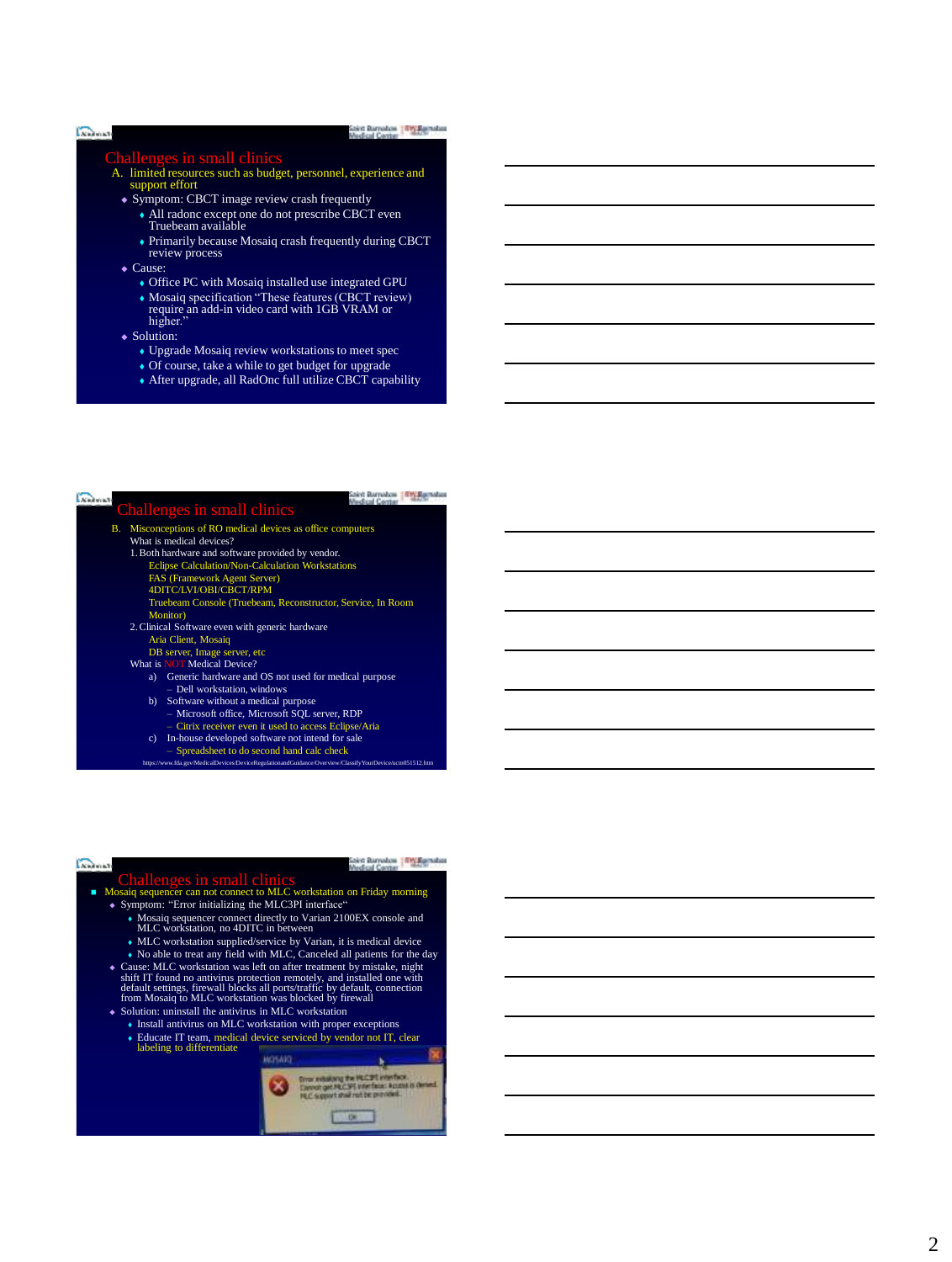#### Golomn

#### Saky: Barresbow | Wy Roymahas

## in small clinics

- A. Limited resources such as budget, personnel, experience and support effort
- B. Misconceptions of RO medical devices as office computers
- C. Decision making with minimal medical physicist input
	- A. Sales tend to minimize initial cost to administration
	- B. The required features missing initially will cost much more in time and budget later



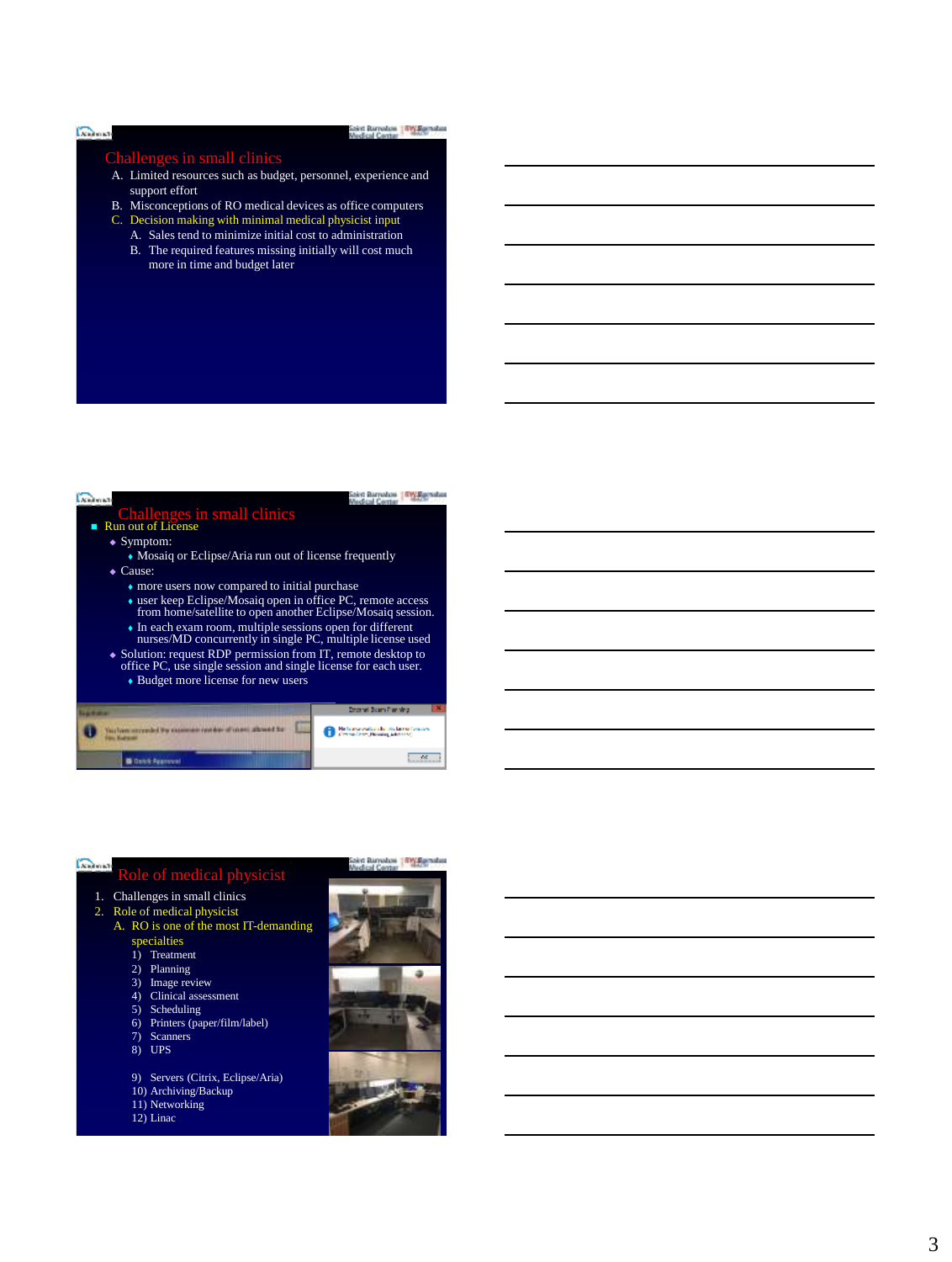# **Role** of medical physicist

## Saky: Barresbow | Wy Roymahas

- 1. Challenges in small clinics
- 2. Role of medical physicist
	- A. RO is one of the most IT-demanding specialties
	- B. Assume extra IT support responsibility.
		- 1) Physicist take extra IT responsibility, when IT support missing or not adequate in small clinic
		- 2) Unfortunately IT are reluctant to give out permission/right 3) Responsibility include:
		- Server, workstation, dicom, pacs, ups, backup, etc Desktop, laptop, networking, domain control, dns, vpn, printer, fax, scanner

| Role of medical physicist<br>Namer can not accept new images<br>• Symptom: No images transferred from linac to Mosaiq<br>• Error message: "Storage Location is unusable"<br>• Cause: storage space full<br>• Solution: increase storage space, images stored temporarily in sequencer<br>cache re-transferred<br>• Space usage shall be monitored by IT, physicist's attention still needed |                |
|---------------------------------------------------------------------------------------------------------------------------------------------------------------------------------------------------------------------------------------------------------------------------------------------------------------------------------------------------------------------------------------------|----------------|
| .<br><b>Asia Scene CA</b>                                                                                                                                                                                                                                                                                                                                                                   |                |
|                                                                                                                                                                                                                                                                                                                                                                                             | <b>KINDERS</b> |

| <b>Shout in France</b> | Soley: Barrenbow, 1979, Southabout |
|------------------------|------------------------------------|

## le of medical physicist

- 1. Challenges in small clinics
- 2. Role of medical physicist

**Common** 

- A. RO is one of the most IT-demanding specialties
- B. Assume extra IT support responsibility.
- C. Educate and promote IT management in RO facilities
- 1) Physicist typically has most intensive RO IT knowledge
- 2) RO IT knowledge and experience resources
	- a. through vendor
	- b. on the job
	- c. self-directed study
	- d. experience share
- 3) Physicist turn over rate is much lower than IT, physicist can retain and share the experience or lesson learned.
- 4) Physicist can serve as trainer and as advocator

Reference(s): Siochi RA et al, J Appl Clin Med Phys. 2009 Sep 2;10(4):3116. Information technology resource management in radiation oncology.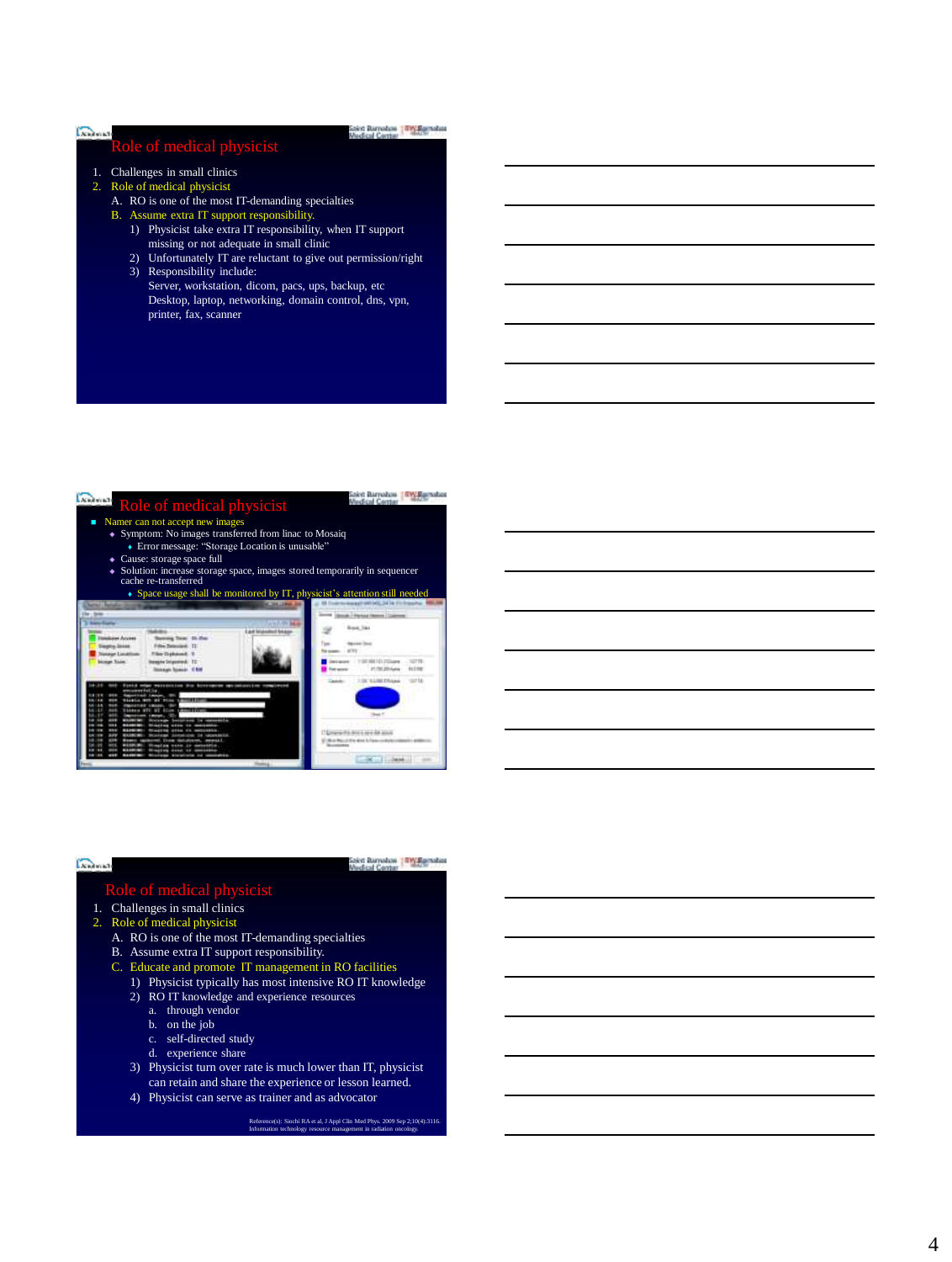| <b>IT Task of medical physicist</b>               |  |
|---------------------------------------------------|--|
| Challenges in small clinics<br>1.                 |  |
| Role of medical physicist<br>2.                   |  |
| 3. IT Task of medical physicist                   |  |
| A. Coordination with IT, vendors and users        |  |
| 1. Collect error message                          |  |
| 2. Help on trouble shooting                       |  |
| 3. Retain and share experience                    |  |
| <b>B.</b> RO Production support                   |  |
| C. IT Support including Office PC, Server/Network |  |
| D. IT infrastructure planning                     |  |
| E. Training of staff                              |  |
| Education of management and IT team<br>Е.         |  |

#### Reference(s): Siochi RA et al, J Appl Clin Med Phys. 2009 Sep 2;10(4):3116. Information technology resource management in radiation oncology.

| <b>IT Task of medical physicist</b>                                                                          |  |  |
|--------------------------------------------------------------------------------------------------------------|--|--|
| SRO conversion failed in Mosaiq sequencer for all CBCT patients                                              |  |  |
| • Symptom: SRO conversion failed in sequencer for Varian Truebeam,                                           |  |  |
| • Take long time to close patient in sequencer                                                               |  |  |
| • Happened for all CBCT, became "normalization of deviance"                                                  |  |  |
| • No CBCT registration information, cannot review CBCT offline                                               |  |  |
| • It is hard to schedule two vendors and IT to trouble shoot together                                        |  |  |
| • Cause: antivirus slow down the conversion process in Namer/DICOM,<br>conversion timeout cause failure      |  |  |
| $\bullet$ Solution: uninstall the antivirus in namer/DICOM                                                   |  |  |
| • separate antivirus policy with proper exceptions                                                           |  |  |
|                                                                                                              |  |  |
| <b>DOMINI Message</b>                                                                                        |  |  |
| All image information was not able to retrieve through Namer.<br>Will lange saving of SRD Offset in database |  |  |
| <b>With Memory</b>                                                                                           |  |  |
| <b>ROConversion Failed Reason</b>                                                                            |  |  |

# $C_{\text{e} \text{e} \text{b} \text{c} \text{c} \text{c}}$

Sakyt Barrudow | IIIV Ramahas

#### IT Task of medical physicist

- 1. Challenges in small clinics
- 2. Role of medical physicist
- 3. IT Task of medical physicist
	- A. Coordination with IT, vendors and users
	- B. RO Production support
	- C. Medical device QA
	- D. IT infrastructure planning
	- E. Training of staff
	- F. Education of management and IT team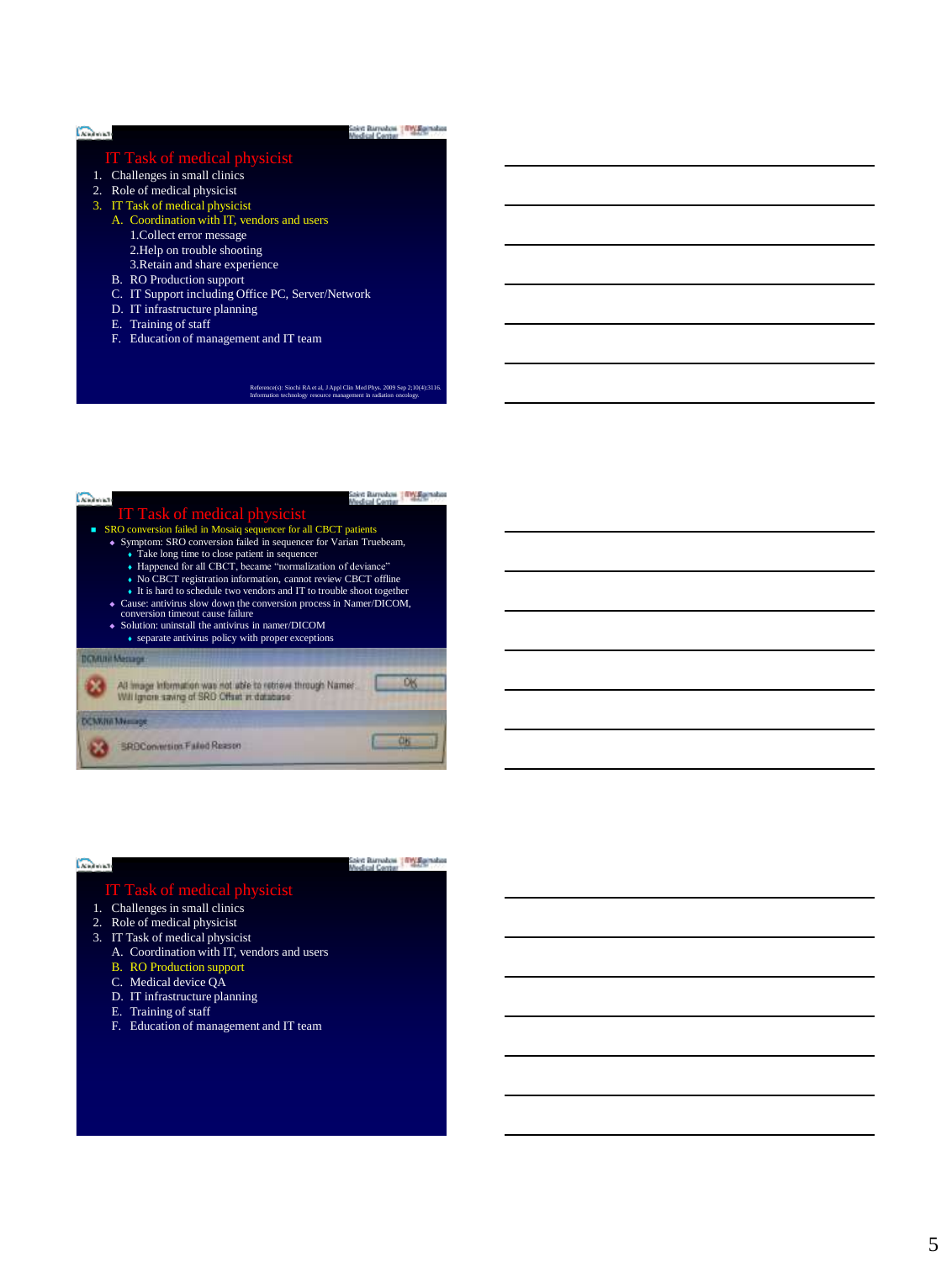#### Colomn

#### Saky: Barresbow | Wy Roymahas

- **IT Task of medical physicist**<br> **Sequencer can not connect to network** 
	- Symptom: sequencer has limited connectivity,
		- With link status on network interface card
		- Can ping itself, Can not ping default gateway
	- Cause: sequencer with static IP was shutdown after treatment, night shift IT added a new office PC with DHCP, by accident and by mistake it used exact same IP as sequencer, sequencer can not connect to network due to IP
	- Solution: unplug office PC, restart sequencer to connect to network;
		- remove sequencer IP from DHCP IP pool, or bind specific DHCP IP to sequencer MAC address



## $\sum_{i=1}^{n}$

cive Barrokon (TV Spinshot

- 
- 1. Challenges in small clinics
- 2. Role of medical physicist
- 3. IT Task of medical physicist
	- A. Coordination with IT, vendors and users
	- B. RO Production support
	- C. Medical device QA
	- D. IT infrastructure planning
	- E. Training of staff
	- F. Education of management and IT team

Sakyt Barrokon | IIIV Spinshot

**Stress**  $2227$ 

# ■ Trouble Shooting Example

- Symptom: Eclipse optimization can not start Monday morning
	- "Client cannot connect the distributor"
- "None of the agents provide the service"
- Guess: it is well known issue with Eclipse v15, need to restart DCF distributor
- Action: restarted DCF distributor, now error reduced to "None of the agents provide the service"

**PORT CONTRACTOR CONTRACTOR** 

**Courses** 

| mental, Adult 49, 2010<br>1719.88        | Editionist Service Photos (additional eMA) Company FOUR REPORT                      |
|------------------------------------------|-------------------------------------------------------------------------------------|
| Violinoidas, April 18, 2019<br>911155 PM | <b><i>SHIRTEE</i></b>                                                               |
|                                          | TIREST Calculation and These Company MATOphene (3 & 20 ADIT DECTAR New York France) |
|                                          | LIKE BY THING OF BELIEVE WINDS FOR SOVICE                                           |
|                                          | LINKOC * The spart enthulation sides not form 2019a is<br>disease                   |
|                                          | 1917. Fillmann with relations that his streams.                                     |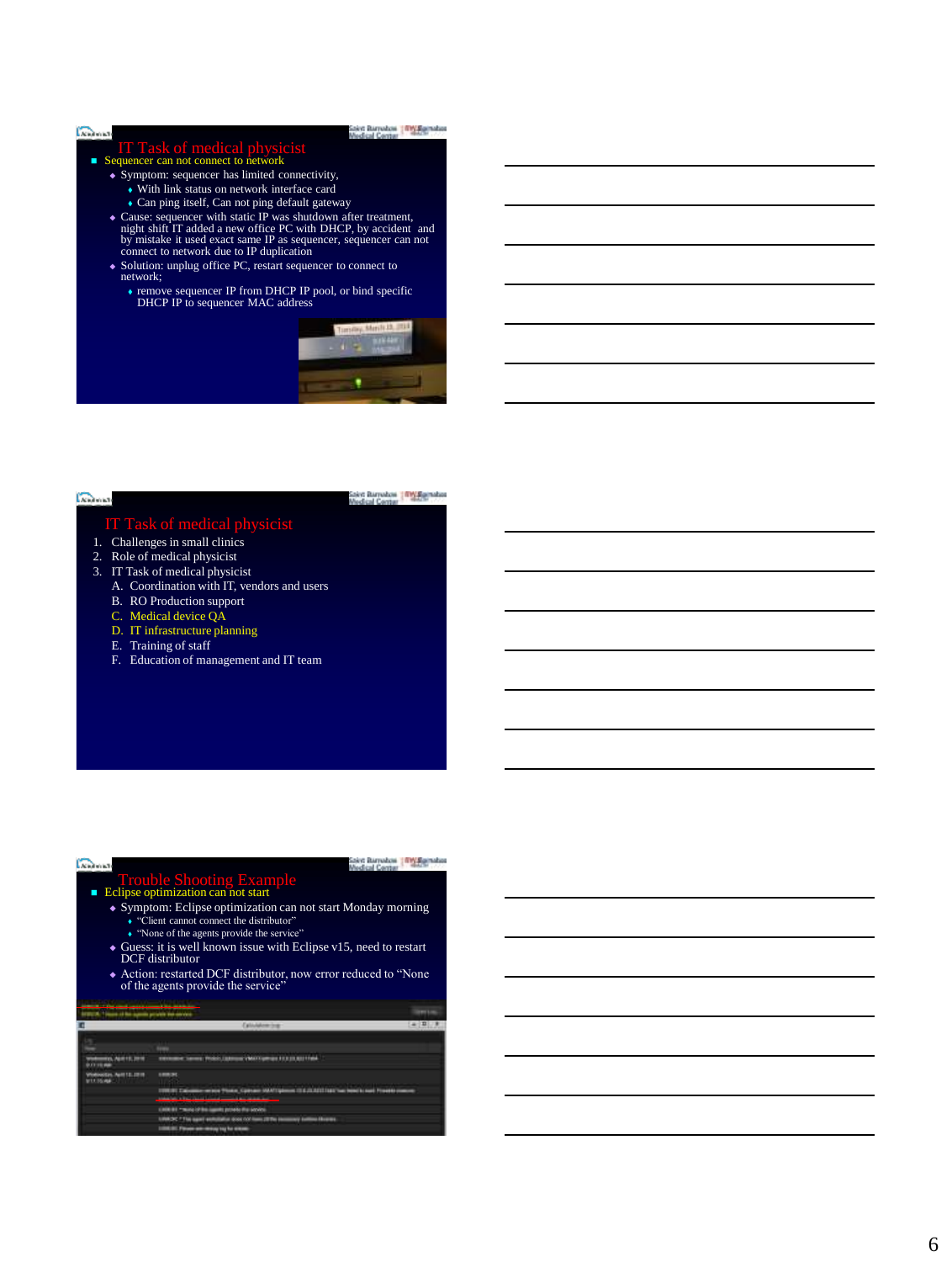| <b>Trouble Shooting Example</b>                                                                                                                                                                          |                                                                                                                                                                                                                                                                     |
|----------------------------------------------------------------------------------------------------------------------------------------------------------------------------------------------------------|---------------------------------------------------------------------------------------------------------------------------------------------------------------------------------------------------------------------------------------------------------------------|
| Eclipse optimization can not start                                                                                                                                                                       |                                                                                                                                                                                                                                                                     |
| $\triangle$ Further trouble shooting                                                                                                                                                                     |                                                                                                                                                                                                                                                                     |
|                                                                                                                                                                                                          | • Can not ping one of the FAS server with hostname                                                                                                                                                                                                                  |
| $\bullet$ Can ping the FAS server with ip                                                                                                                                                                |                                                                                                                                                                                                                                                                     |
| "outdated entry in DNS cache"                                                                                                                                                                            | • Remote desktop to the FAS server failed, with error                                                                                                                                                                                                               |
|                                                                                                                                                                                                          |                                                                                                                                                                                                                                                                     |
|                                                                                                                                                                                                          | <b>SALE PROPERTY AND INVESTIGATION</b><br>arranged for \$900 Millers for the passenger and seated and an                                                                                                                                                            |
|                                                                                                                                                                                                          | beauty toll-brig (redict), start & e.t.)<br>and the contract of the contract of<br>THE SHARAH ART HOUSE                                                                                                                                                             |
|                                                                                                                                                                                                          | al stanistical das sifuldevant la<br>Salary Press Line Street of L. Common Street of L. Common Street of L. Common Street of L. Common Street of L. Common Street of L. Common Street of L. Common Street of L. Common Street of L. Common Street of L. Common Stre |
|                                                                                                                                                                                                          | Bluery-Westmaded seconded                                                                                                                                                                                                                                           |
|                                                                                                                                                                                                          | andorf-lephodrises (476-26-pM-an) visit on boxe of most                                                                                                                                                                                                             |
|                                                                                                                                                                                                          | <b><i><u>STORIC CARDS</u></i></b><br>curaneous country single country and<br>$-0.015$                                                                                                                                                                               |
|                                                                                                                                                                                                          | <b>Executives (else)</b> and a manufact                                                                                                                                                                                                                             |
| Ference Dealers 1 Arms                                                                                                                                                                                   | <b>NEW YORK IN THE TIME OF THE CARD</b>                                                                                                                                                                                                                             |
| The contract state of the contracted book on the controls received that can receive<br>because and that "we exhibit it until the estimate to the<br>developed and all the companies computer in the case | For inset 1: Blue By<br><b>PER 2 10</b>                                                                                                                                                                                                                             |
|                                                                                                                                                                                                          | breve correspondent vesus ex-<br><b>Service School</b>                                                                                                                                                                                                              |

Sakyt Barrokon | TV Spinshot

# $\sum_{i=1}^{n}$ ■ Trouble Shooting Example

- Root Cause: DNS entry outdated in FAS server local cache
- Solution: RDP to FAS server via IP, flush local DNS cache; restart DCF distributor service
- DNS server change need to scheduled after hours, and coordinate with RadOnc department to test afterwards

#### m. (1974) 1975 (1974) 1975 (1975) 1975 (1975)

retrie retter. E Ministration

Tm. 9654

antistica de Maria de Santa de California de Santa de Santa de Santa de Santa de Santa de Santa de Santa de S<br>2001 - Partido de Santa de Santa de Santa de Santa de Santa de Santa de Santa de Santa de Santa de Santa de S

ma<sub>n</sub> **SEE** 

# $C_{\text{Kahowal}}$

Sakyt Barrokow | IIIV Spradus

#### IT Task of medical physicist

- 1. Challenges in small clinics
- 2. Role of medical physicist
- 3. IT Task of medical physicist
	- A. Coordination with IT, vendors and users
	- B. RO Production support
	- C. Medical device QA
	- D. IT infrastructure planning
	- E. Training of staff
	- F. Education of management and IT team